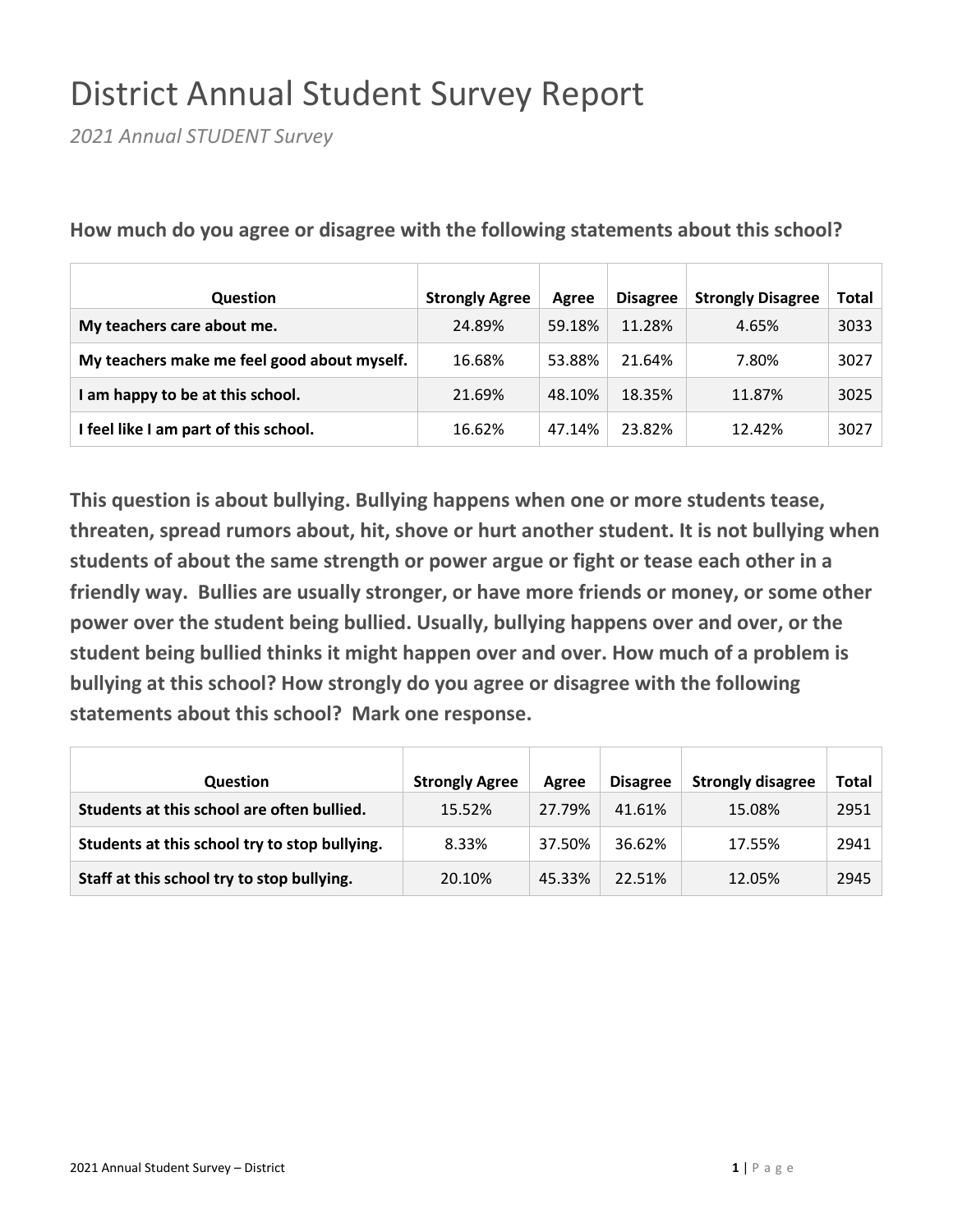**This question is about cyberbullying. Cyberbullying is bullying that takes place using electronic technology. Examples of cyberbullying include mean text messages or emails, rumors sent by email or posted on social networking sites, and embarrassing pictures, videos, websites, or fake profiles. How strongly do you agree or disagree with the following statements about this school? Mark one response.**

| Students often spread mean rumors or lies about others at this school on the internet<br>(i.e., Facebook, email, and instant messages). | Percentage |
|-----------------------------------------------------------------------------------------------------------------------------------------|------------|
| <b>Strongly Agree</b>                                                                                                                   | 32.99%     |
| Agree                                                                                                                                   | 28.85%     |
| <b>Disagree</b>                                                                                                                         | 29.84%     |
| <b>Strongly disagree</b>                                                                                                                | 8.32%      |
| <b>Total</b>                                                                                                                            | 2919       |

**How strongly do you agree or disagree with the following statements about this school? Mark one response per statement.**

| <b>Question</b>                                                                                | <b>Strongly</b><br>Agree | Agree  | <b>Disagree</b> | <b>Strongly</b><br>disagree | Total |
|------------------------------------------------------------------------------------------------|--------------------------|--------|-----------------|-----------------------------|-------|
| I can talk to my teachers about problems I am having<br>in class.                              | 21.82%                   | 48.87% | 19.74%          | 9.57%                       | 2832  |
| I can talk to a teacher or other adult at this school<br>about something that is bothering me. | 19.70%                   | 46.43% | 21.54%          | 12.32%                      | 2832  |
| Teachers are available when I need to talk with them.                                          | 19.00%                   | 53.20% | 20.17%          | 7.63%                       | 2831  |
| My teachers give me individual attention when I<br>need it.                                    | 18.28%                   | 52.02% | 19.73%          | 9.97%                       | 2828  |

**How strongly do you agree or disagree with the following statements about this school? Mark one response per statement.**

| <b>Question</b>                                                         | <b>Strongly</b><br>Agree | Agree  | <b>Disagree</b> | <b>Strongly</b><br>disagree | <b>Total</b> |
|-------------------------------------------------------------------------|--------------------------|--------|-----------------|-----------------------------|--------------|
| My teachers make it clear to me when I have<br>misbehaved in class.     | 31.01%                   | 56.83% | 9.40%           | 2.76%                       | 2722         |
| My teachers expect me to do my best all the time.                       | 45.31%                   | 46.08% | 6.56%           | 2.05%                       | 2730         |
| My teachers praise me when I work hard in school.                       | 16.57%                   | 42.74% | 28.70%          | 11.99%                      | 2728         |
| Adults working at this school reward students for<br>positive behavior. | 16.53%                   | 44.29% | 27.25%          | 11.93%                      | 2716         |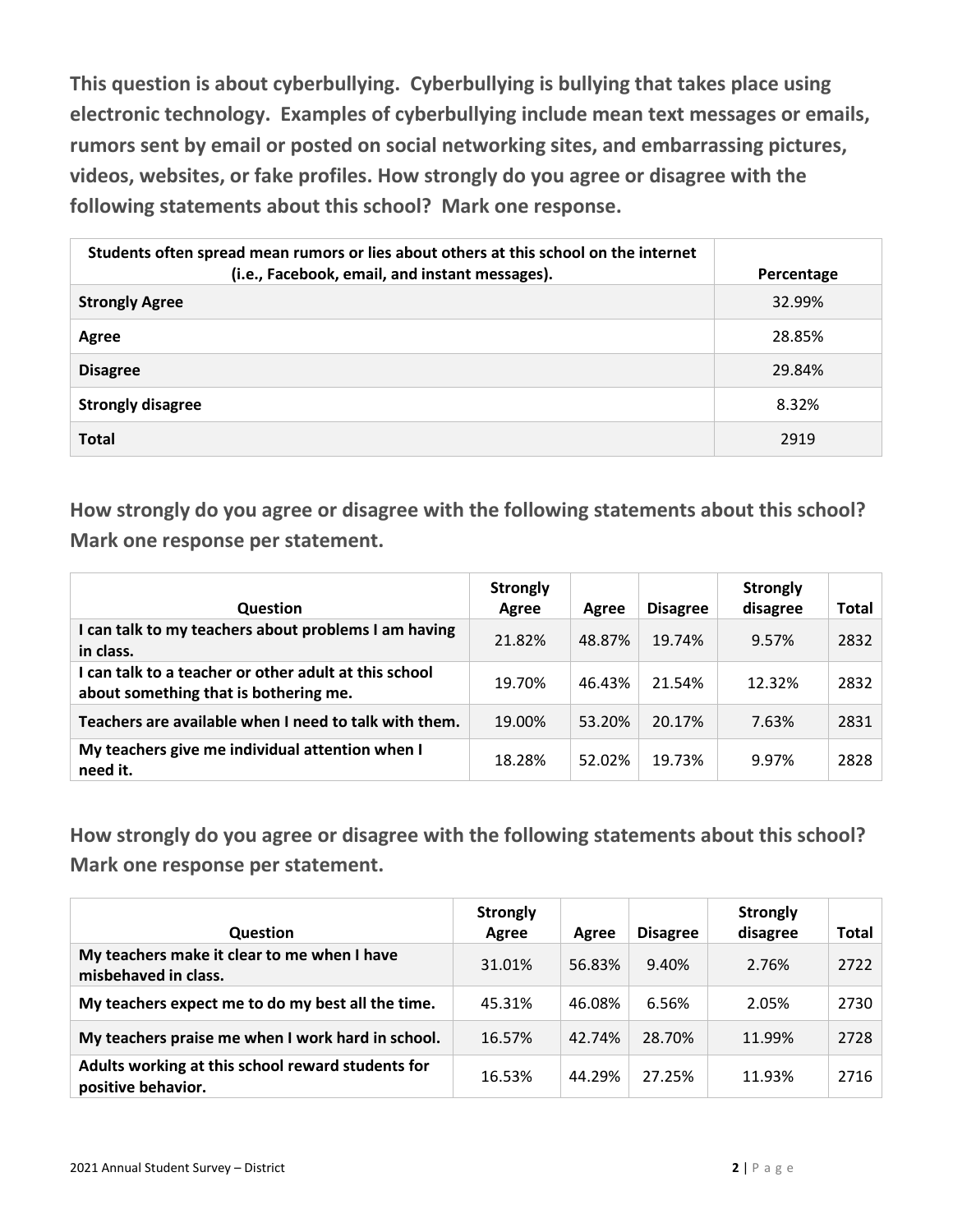**How strongly do you agree or disagree with the following statements about this school? Mark one response per statement.**

| <b>Question</b>                                                                                 | <b>Strongly</b><br>Agree | Agree  | <b>Disagree</b> | <b>Strongly</b><br>disagree | Total |
|-------------------------------------------------------------------------------------------------|--------------------------|--------|-----------------|-----------------------------|-------|
| At this school, students have chances to help decide<br>things like class activities and rules. | 12.50%                   | 39.33% | 31.48%          | 16.69%                      | 2583  |
| I have chances to be part of class discussions or<br>activities.                                | 25.24%                   | 59.88% | 9.86%           | 5.03%                       | 2587  |
| The things I'm learning in school are important to<br>me.                                       | 17.50%                   | 42.35% | 24.47%          | 15.68%                      | 2583  |
| My teachers often connect what I am learning to life<br>outside the classroom.                  | 13.37%                   | 37.83% | 31.82%          | 16.98%                      | 2580  |

**How strongly do you agree or disagree with the following statements about this school? Mark one response per statement.**

| <b>Question</b>                                                                                                            | <b>Strongly</b><br>Agree | Agree  | <b>Disagree</b> | <b>Strongly</b><br>disagree | <b>Total</b> |
|----------------------------------------------------------------------------------------------------------------------------|--------------------------|--------|-----------------|-----------------------------|--------------|
| I feel safe at this school.                                                                                                | 24.25%                   | 52.02% | 14.53%          | 9.20%                       | 2499         |
| Students at this school get along well with each other.                                                                    | 11.87%                   | 52.24% | 24.58%          | 11.31%                      | 2502         |
| People of different cultural backgrounds, races, or<br>ethnicities get along well at this school.                          | 24.83%                   | 55.21% | 12.46%          | 7.50%                       | 2505         |
| Adults working at this school help students develop<br>strategies to understand and control their feelings and<br>actions. | 14.57%                   | 43.78% | 27.65%          | 14.01%                      | 2499         |
| Students at this school stop and think before doing<br>anything when they get angry.                                       | 6.45%                    | 28.00% | 37.54%          | 28.00%                      | 2496         |
| At this school, students work on listening to others to<br>understand what they are trying to say.                         | 9.31%                    | 39.11% | 32.09%          | 19.49%                      | 2493         |